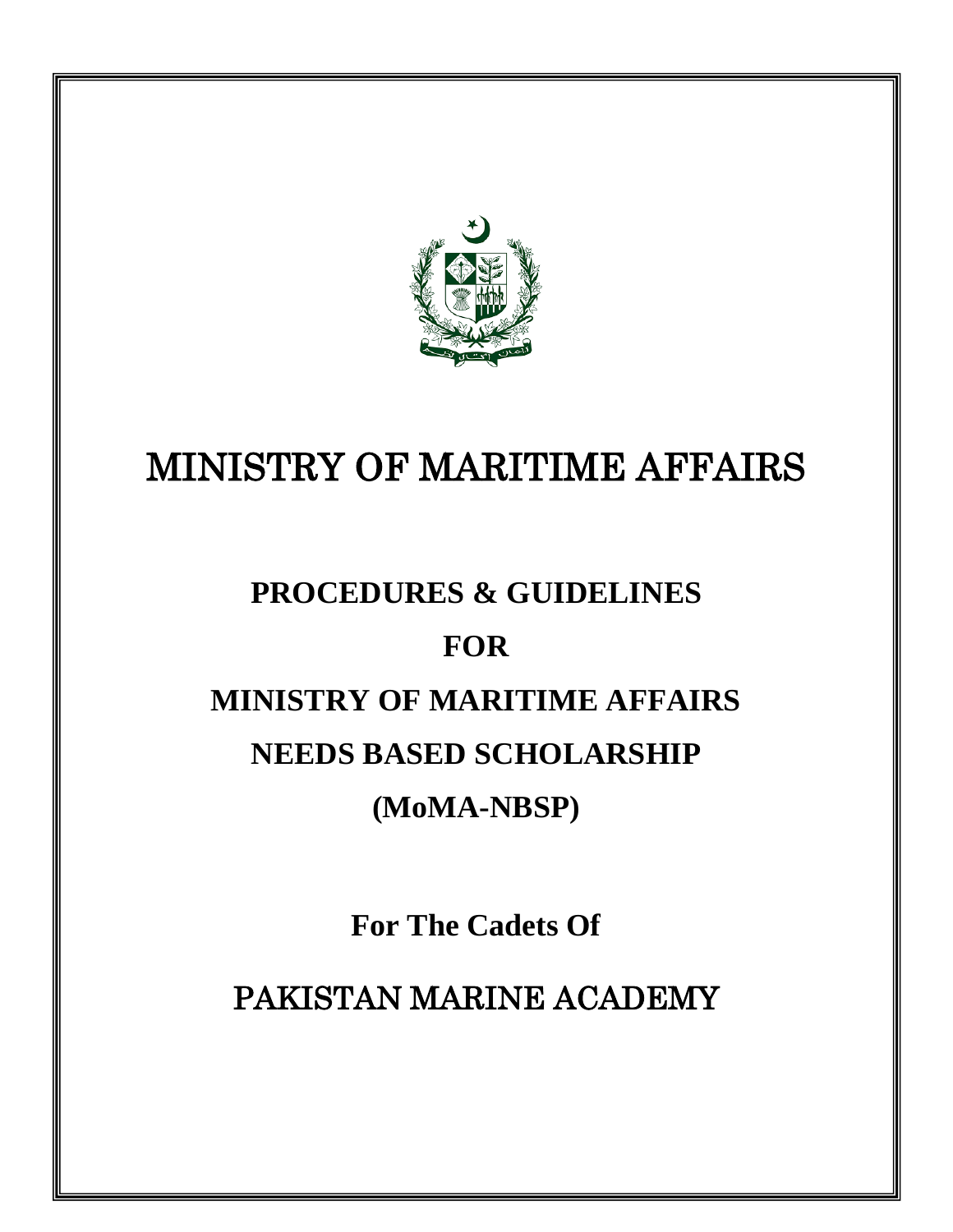# **MINISTRY OF MARITIME AFFAIRS (MOMA) NEEDS BASED SCHOLARSHIP PROGRAM FOR THE CADETS OF PAKISTAN MARINE ACADEMY**

### **INTRODUCTION**

- 1. In lines with the Government strategy to create opportunities for the youth belonging to financially disadvantaged households for bringing them under the net of higher education and create equal education opportunities for all; Secretary Maritime Affairs, has launched **'Ministry of Maritime Affairs Needs Based Scholarship Program'(MoMA-NBSP)** for the Cadets of Pakistan Marine Academy(PMA). In this regard, 33 fully paid scholarships, for 2 years Associated Degree in Nautical/Engineering program, being conducted at PMA, would be sponsored by following organizations of MoMA:
	- a. Pakistan National Shipping Corporation(PNSC);
	- b. Karachi Port Trust(KPT);
	- c. Port Qasim Authority (PQA).
- 2. The scholarships would be provided to deserving Nautical and Engineering Cadets, on needs based, through approved merit/criteria. Offered scholarship aims to provide equal opportunities to financially disadvantaged youth of the country, who wishes to pursue their career in Maritime field. This step of MoMA would not only help in elevating socio-economic status of deserving youth, but would also provide them chances of a brighter future.

### **OBJECTIVES**

3. To provide equal opportunities of contemporary maritime related education-cum-training to talented but financially disadvantaged youth of the country, who wishes to pursue their career in Maritime fields.

### **ELIGIBILITY CRITERIA**

- 4. The eligibility for grant of scholarship is essentially linked to financial background and applicant's overall merit in selection for Pakistan Marine Academy (PMA). Award of scholarship would be approved by the Secretary MoMA on recommendations of 'Scholarship Award Committee' (SAC), .Each year PNSC, KPT and PQA would sponsor 11 Cadets, each. The distribution of scholarships, domicile-wise, is as follows:
	- a. Baluchistan: 15 Cadets (08 Nautical & 07 Engineering).
	- b. KPK 06 Cadets (03 Nautical & 03 Engineering).
	- c. Punjab: 06 Cadets (03 Nautical & 03 Engineering).
	- d. Sindh: 06 Cadets (03 Nautical & 03 Engineering).

### **SCHOLARSHIP AWARD PROCESS**

5. Duly filled/completed application forms of all potential candidates would be reviewed by the 'Scholarship Award Committee' formed by Secretary MoMA. The committee is headed by the Director General Ports & Shipping Wing, Karachi, along with representatives of PNSC, KPT, PQA and PMA. The SAC would put-up recommendations of deserving candidates to the Secretary MoMA, who is final approving authority. After seeking final approval of deserving candidates from Secretary MoMA, PMA would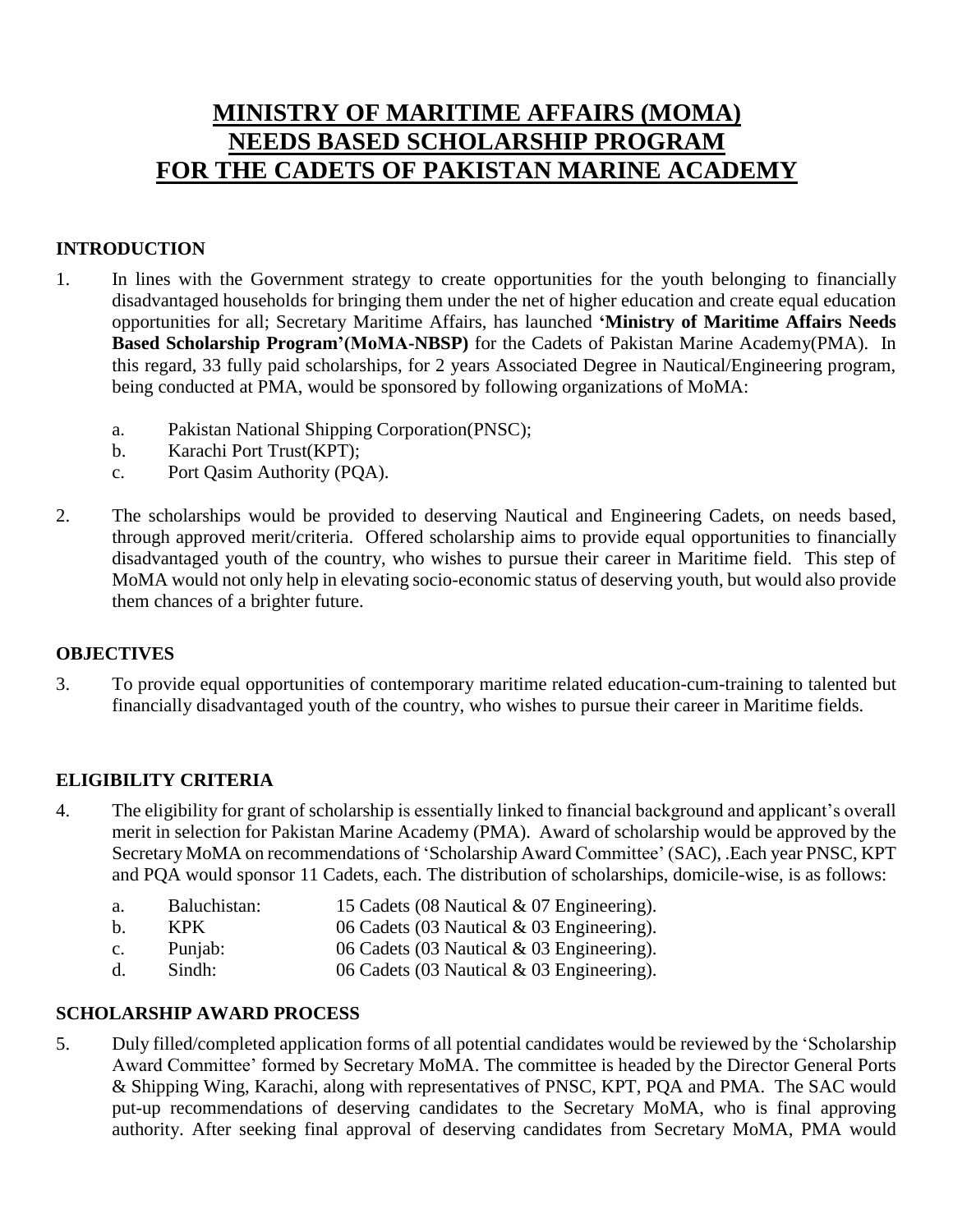request the sponsoring organizations for deposit of requisite funds in PMA's Scholarship bank account.

- 6. Broad parameters for qualifying MoMA scholarship would be as under:
	- a. Cadets from each new entry having less than Rs. 900,000/- annual family may apply.
	- b. The 'Scholarship Award Committee' (SAC) will verify the data provided by potential candidates, through available information, as filled in scholarship application form.
	- c. Applications with **lowest financial standing** and **top in merit** (HSC% + NTS), in each category of nautical and Engineering, would be selected for the scholarship.
	- d. The selection will be strictly on merit / defined criteria.
	- e. In case any candidate's drop-out, he will be replaced by next candidates on the waiting list.
	- f. The decision of Secretary MoMA, based on Scholarship Award Committee's recommendation will be final.
	- g. Cadets who have applied under the Self Finance Scheme will not be eligible for the Scholorship.

### **HOW TO APPLY; PROCESS & PROCEDURE**

- 7. The process of selection entails following:
	- a. Interested candidates may receive 'Scholarship Application Form' from office of Chief Education Officer (CEO) of Pakistan Marine Academy or may be downloaded directly from PMA website: *https://marineacademy.edu.pk.*
	- b. Submit duly completed scholarship form along with supporting documents to CEO office at PMA with in due date as prescribed.
	- c. Scholarship Award Committee will verify the credentials stated in application form.
	- d. Notification of the scholarship awards will be placed on PMA website and in-house notice boards.
	- e. In case of Admission Fee / First Semester Fee already paid by the applicant while selection for award of scholarships is in process, the dues will be deposited in selected candidates' accounts. For subsequent semesters, fee funding will be deposited directly in Pakistan Marine Academy's Fee Account by the Sponsors at the start of each semester/as per schedule.
	- f. Please note that under this scholarships scheme, the funds are not transferred directly to Cadets; rather payment is to be transferred to PMA's Scholarship bank account for respective Cadets.

### **FINANCIAL SUPPORT**

8. Total Financial Assistance include Admission Charges, Tuition Fee, Boarding & Lodging and Academic cost covered under admission and semester fee by PMA as stated in Joining Instructions/PMA website at the start of each semester.

### **CANCELLATION OF SCHOLARSHIP**

- 9. Scholarship may be cancelled/ceased followed by termination from PMA, for anyone or all of following violations; in case of termination all paid scholarship and other expenditure are to be refunded by the individual or his Parents/guardians:
	- a. Any act, omission or offence, which is contrary to Pakistan Penal Code.
	- b. Violation of State's laws/rules or committing any cognizable offence.
	- c. Involvement in any anti-State activity.
	- d. Providing false information.
	- e. Being part or direct involvement of any criminal activity.
	- f. Possession/use of narcotics or any involvement in related activity, directly or indirectly.
	- g. Use of unfair means or found cheating during test/quizzes/examinations or assignments.
	- h. Maintaining less than cumulative GPA of 2.
	- i. Any other activity which is an unbecoming of a civilized citizen.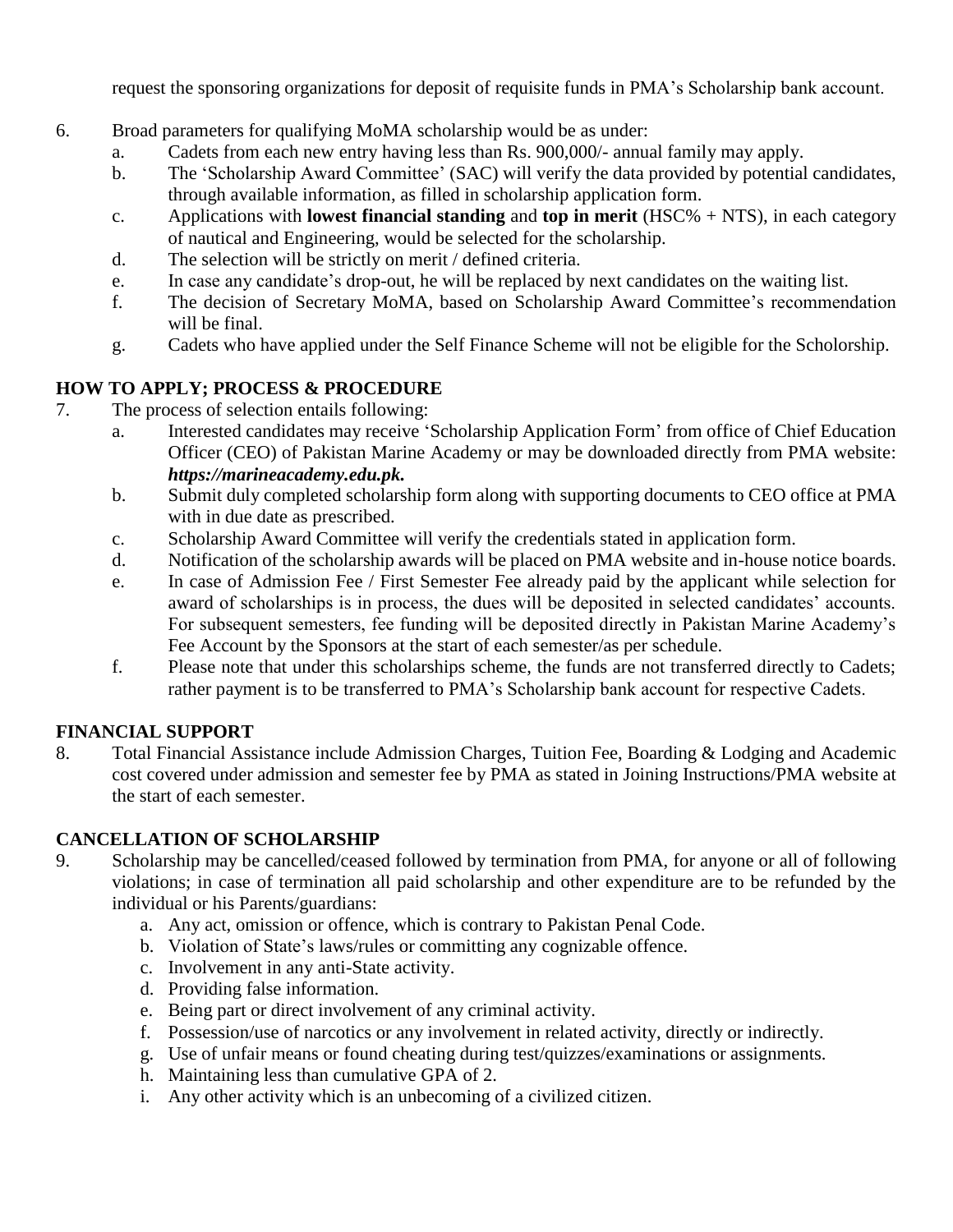# **MINISTRY OF MARITIME AFFAIRS (MOMA) NEEDS BASED SCHOLARSHIP PROGRAM FOR THE CADETS OF PAKISTAN MARINE ACADEMY**

# **APPLICATION FORM**

1. Scholarship is based on assessment of need and merit as well as availability of funds. Selection will be decided on the basis of information provided in this form after through scrutiny & investigations by the SAC. Candidate may be required to appear for interview(s), as well.

### **Providing False Information**.

- 2. Providing false or incomplete information or if any desired information is withheld intentionally, may result in one or all of the following:
	- a. Cancellation of admission.
	- b. Termination from PMA.
	- c. Initiation of criminal proceedings.
	- d. Disqualification for award of any future loan/scholarship.
	- e. Refund of all the payment received and or a penalty equal to total scholarship amount.

### **Instructions for Filling-out Scholarship Application Form.**

- 3. Before you start filling 'Scholarship Application Form', read and understand the instructions carefully.
- 4. No information required in this form is to be left unanswered and no information is to be intentionally withheld; failing which may lead to disciplinary actions as stated above.
- 5. In case of any query or doubt about filling-out the form, please contact CEO office or respective Divisional Officer (DO).
- 6. Following are few basic guidelines for filling-up the form:
	- a. Read the application form carefully.
	- b. Make a photocopy of the application form.
	- c. Fill in the form using black ball point pen and write in CAPITAL letters.
	- d. Answer all questions. Those not applicable should be marked "NA (Not Applicable)".
	- e. Complete the photo copy form and make sure that every entry is correct and final
	- f. Copy all information from photocopied form to the original form
	- g. Furnish factual, comprehensive and authentic information in the form.
	- h. Extra sheets may be attached with the form for additional information or where columns are not sufficient, referring the respective Para No.
	- i. For family financial reporting parents/guardian may be consulted for guidance.
	- j. Whenever in doubt or lost, seek help from the respective Divisional Officer or CEO office.
	- k. Ensure that you have attached all the required documents by putting a tick mark in attached checklist.
	- l. Affidavit needs to be submitted after final selection of the candidate.
	- m. Submit duly completed application form to CEO office or respective Divisional Officer.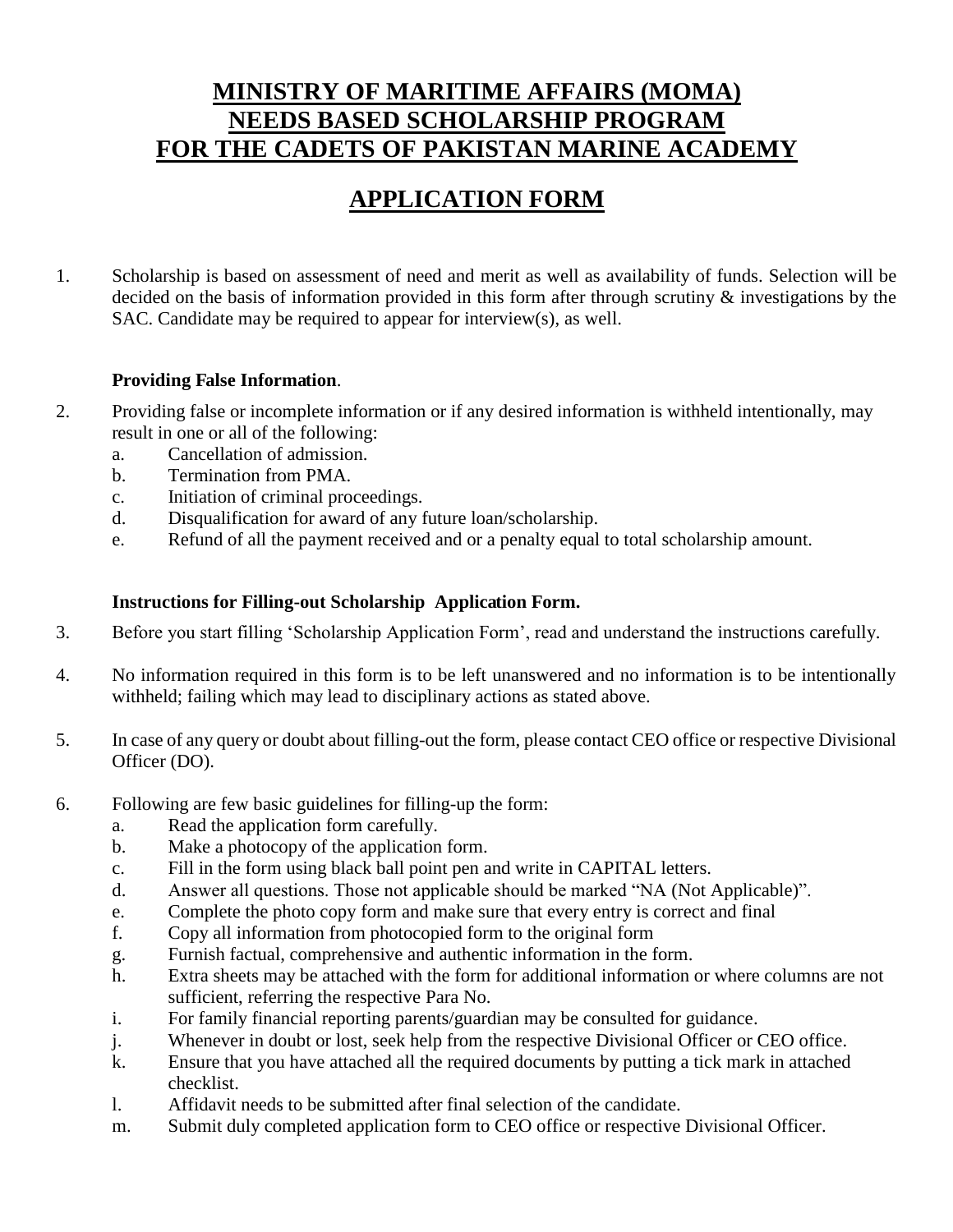# **Application Form Check off List**

| S. No            | <b>Description</b>                                                                                                  | Tick the relevant |
|------------------|---------------------------------------------------------------------------------------------------------------------|-------------------|
| 1.               | <b>Copies of Computerized NIC</b>                                                                                   |                   |
|                  | Self<br>$\bullet$                                                                                                   |                   |
|                  | Father<br>$\bullet$                                                                                                 |                   |
|                  | Mother<br>$\bullet$                                                                                                 |                   |
|                  | Guardian<br>$\bullet$                                                                                               |                   |
| 2.               | Copy of Domicile                                                                                                    |                   |
| $\overline{3}$ . | Copy of Family Registration Certificate(FRC) from                                                                   |                   |
|                  | <b>NADRA</b>                                                                                                        |                   |
| $\overline{4}$ . | Copies of NTN Certificate (if applicable) of:                                                                       |                   |
|                  | Father<br>$\bullet$                                                                                                 |                   |
|                  | Mother<br>$\bullet$                                                                                                 |                   |
|                  | <b>Brothers</b><br>$\bullet$                                                                                        |                   |
|                  | <b>Sisters</b><br>$\bullet$                                                                                         |                   |
|                  | Guardian<br>$\bullet$                                                                                               |                   |
| 5.               | Salary Certificate of:                                                                                              |                   |
|                  | Father<br>$\bullet$                                                                                                 |                   |
|                  | Mother<br>$\bullet$                                                                                                 |                   |
|                  | <b>Brothers</b><br>$\bullet$                                                                                        |                   |
|                  | <b>Sisters</b><br>$\bullet$                                                                                         |                   |
|                  | Guardian<br>$\bullet$                                                                                               |                   |
| 6.               | Copies of last 12 months utility bills                                                                              |                   |
|                  | Electricity<br>$\bullet$                                                                                            |                   |
|                  | Gas<br>$\bullet$                                                                                                    |                   |
|                  | Telephone<br>$\bullet$                                                                                              |                   |
|                  | Water<br>$\bullet$                                                                                                  |                   |
|                  | Cell phone(s)<br>$\bullet$                                                                                          |                   |
| 7.               | Attested copies of all Property document held in the                                                                |                   |
|                  | name of:                                                                                                            |                   |
|                  | Self<br>$\bullet$                                                                                                   |                   |
|                  | Father<br>$\bullet$                                                                                                 |                   |
|                  | Mother<br>$\bullet$                                                                                                 |                   |
|                  | <b>Brothers</b><br>$\bullet$                                                                                        |                   |
|                  | Sisters(unmarried)<br>$\bullet$                                                                                     |                   |
|                  | Guardian<br>$\bullet$                                                                                               |                   |
|                  |                                                                                                                     |                   |
| 8.               | Attested copy of rent agreement (if applicable)                                                                     |                   |
|                  |                                                                                                                     |                   |
| 9.               | Details of moveable & immoveable properties including                                                               |                   |
|                  | jewelry, shares, saving certificates/bonds, vehicles(2 and                                                          |                   |
|                  | 4 wheelers) etc.                                                                                                    |                   |
| 10.<br>11.       | Copies of last & latest fee receipts of self and siblings<br>Copies of Medical bills/ expenditure related documents |                   |
|                  | (if applicable)                                                                                                     |                   |
| 12.              |                                                                                                                     |                   |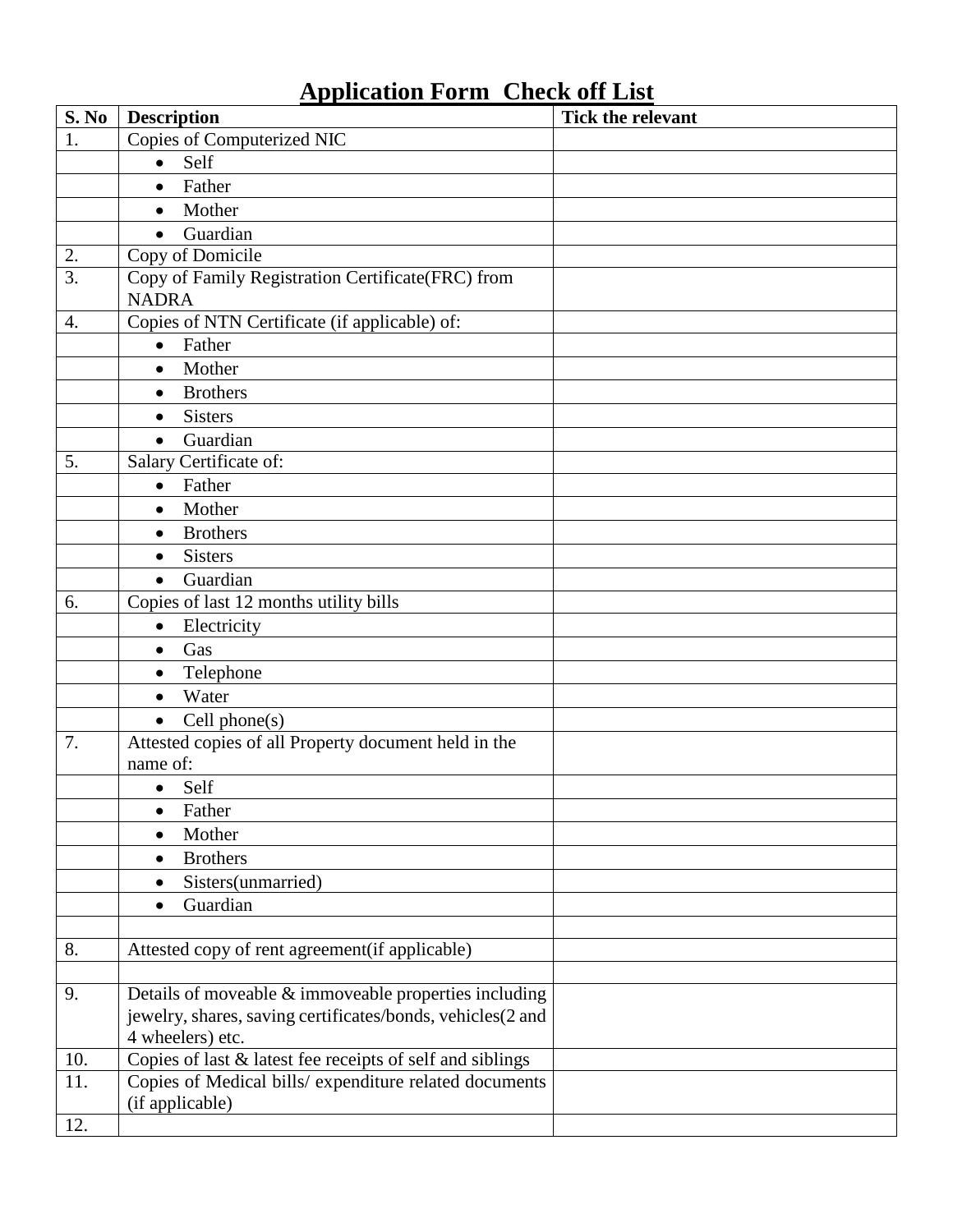#### **SPECIMEN**

*Each Page must be executed on stamp paper; other papers not acceptable. Type on one side of paper only. This Affidavit needs to be submitted after final selection*

#### \_\_\_\_\_\_\_\_\_\_\_\_\_\_\_\_\_\_\_\_\_\_\_\_\_\_\_\_\_\_\_\_\_\_\_\_\_\_\_\_\_\_\_\_\_\_\_\_\_\_\_\_\_\_\_\_\_\_\_\_\_\_\_\_\_\_\_\_\_\_\_\_\_\_\_\_\_\_\_\_\_\_\_\_\_\_\_\_\_\_\_\_\_\_\_\_\_\_\_\_\_\_\_\_\_\_\_\_\_\_\_\_\_\_\_\_\_\_\_\_ **Deed of Agreement**

#### **For Undertaking a Course of Studies in Associate Degree, Program (Nautical/Engineering) at Pakistan Marine Academy Under the Scheme "Ministry of Maritime Affairs (MoMA) Needs Based Scholarship Program"**

| <b>Cadet's Name:</b>  | <b>Academy No:</b>      |
|-----------------------|-------------------------|
| NIC No:               | <b>Batch No:</b>        |
| <b>Branch:</b>        | <b>Domicile:</b>        |
| <b>Father's Name:</b> | <b>Father's NIC No:</b> |

Here by called the Approved Student/Cadet has been selected by Ministry of Maritime Affairs for the award of scholarship under MoMA Needs Based Scholarship Program in the field of study **Nautical/Engineering** for completion of **Two (2) Years** academic program. The approved student/cadet has agreed to accept the award of the scholarship on the terms and conditions governing the scholarship award.

Now this deed witnesses as under:

- a. The payment of allowances admissible under the scholarship program shall be made subject to the complete adherence to all rules and regulations governing the scholarship program as well as satisfactory performance in the authorized studies / discipline/degree programme.
- b. The Cadet shall not change the specified discipline/course of studies nor register himself for any other course or program/University/Institute without prior approval of PMA.
- c. In case of selection at any other scholarship scheme, the Cadet will immediately report the same to the Academy.
- d. In case the scholar fails to qualify the course / degree for which he was awarded scholarship, the Academy reserves the right to recover all the payment received and or a penalty equal to total scholarship amount from the Scholars/Guarantor.
- e. The Parents/ Guardian of the Cadet are unable to financially support his education.
- f. The Scholarship will be terminable in the following cases:
	- 1) If the Cadet fails to maintain 2.5 cumulative GPA in every semester.
	- 2) If the Cadet fails to maintain class attendance of 90%.
	- 3) If the Cadet is involved in malicious/undesirable activities.
	- 4) If the Cadet fails to obey or act in accordance with PMA's order directing him, he will be liable to action under Cadets Discipline and General Order.
	- 5) If the Cadet is punished because of his involvement in violation of the Academy rules, damage to institute property, misbehavior with instructor or staff or colleagues or any other disciplinary action.

#### 6) **If the information provided by the Cadet is found incorrect at any time during his study/training period.**

AND THE SELECTED CADET FURTHER COVENANTS, that in case of breach of any of the above terms and conditions as well as the rules / terms and conditions those governing scholarship award and /or his failure as directed by PMA for the specified period, the Cadet shall be bound to obey the orders as prescribed and assessed by PMA shall be final and conclusive.

IN WITNESS WHEREOF, the parties aforementioned have signed this deed in token of acceptance thereof.

| DATE:                                   | DATE:                                                      |
|-----------------------------------------|------------------------------------------------------------|
| Signature of Cadet<br>Name:<br>CNIC No. | <b>Signature of Parent /Guarantor</b><br>Name:<br>CNIC No. |
| <b>Signature of Witness No. 1</b>       | <b>Signature of Witness No. 2</b>                          |
| Name:                                   | Name:                                                      |
| CNIC No.                                | CNIC No.                                                   |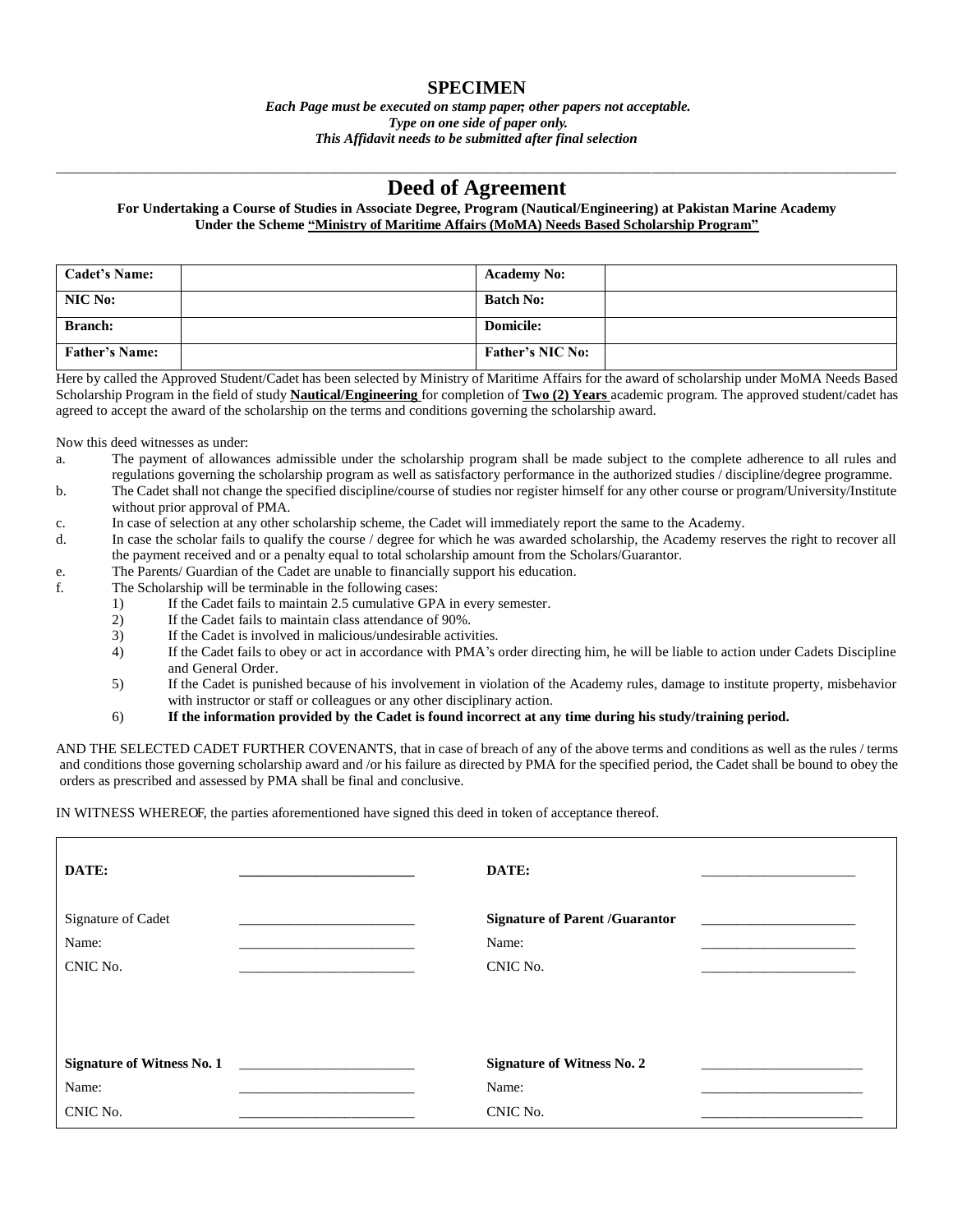



#### **IMPORTANT**:

- *BEFORE you start filling this form, carefully read the instructions.*
- *Information, as required by this form, should not be intentionally withheld; failing which may lead to a disciplinary action.*
- *In case of any query or any doubt, contact CEO office or respective Divisional officer at PMA.*
- *You may attach extra sheets, refereeing relevant para number.*

**Paste 2 x 2 inch Photograph With Blue background (Enclose 02 additional photos also)**

# **PART – 1**

### **PERSONAL INFORMATION**

#### **Degree Title/Program (Nautical or Engineering):**

| 1. | <b>Cadet Name:</b>           |  |
|----|------------------------------|--|
|    | $\vert 2. \vert$ Academy No. |  |
|    |                              |  |

| ູ | <b>CNIC No:</b> |  |  |  |  |  |  |  |  |
|---|-----------------|--|--|--|--|--|--|--|--|
|   |                 |  |  |  |  |  |  |  |  |

| 4. | <b>Date of Birth:</b>           |  |
|----|---------------------------------|--|
| 5. | <b>Domicile</b><br>(with date): |  |
| 6. | <b>Religion:</b>                |  |

| <b>Permanent Address:</b><br>7.   |          |  |
|-----------------------------------|----------|--|
| House No. (If any):               | Road/    |  |
|                                   | Street:  |  |
| <b>Mohalla/Sector/Phase:</b>      | Village: |  |
| <b>Identifying</b><br>landmark(s) | Police   |  |
| near home location:               | Station: |  |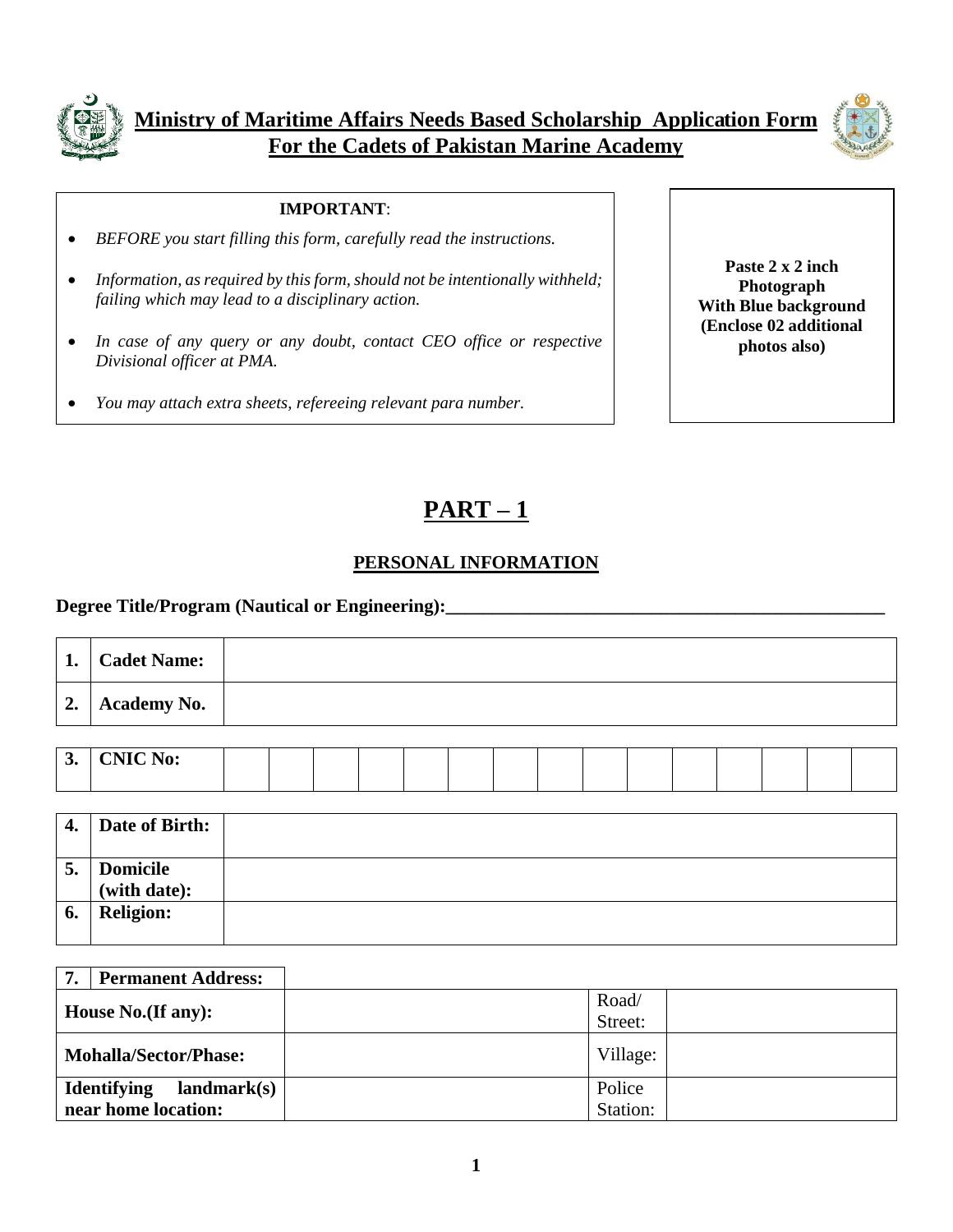| Tehsil:  | District:     |  |
|----------|---------------|--|
| Province | Post<br>Code: |  |

| 8.<br><b>Present Address:</b>  |           |
|--------------------------------|-----------|
| House No.(If any):             | Road/     |
|                                | Street:   |
| <b>Mohalla/Sector/Phase:</b>   | Village:  |
| <b>Identifying landmark(s)</b> | Police    |
| near home location:            | Station:  |
| <b>Tehsil:</b>                 | District: |
| <b>Province</b>                | Post      |
|                                | Code:     |

| 9.                                                | <b>Contact Information:</b> |  |
|---------------------------------------------------|-----------------------------|--|
| <b>Residential Landline Nos (with area code):</b> |                             |  |
| <b>Office / Work Place of Parents/Guardians:</b>  |                             |  |
| Cell $No(s)$ :                                    |                             |  |
|                                                   | <b>E-mails:</b>             |  |

| 10. | <b>Details of Educational Qualifications:</b>             |             |                           |                         |  |  |  |  |  |  |
|-----|-----------------------------------------------------------|-------------|---------------------------|-------------------------|--|--|--|--|--|--|
| S#  | <b>Educational Institution</b><br>(give full particulars) | <b>From</b> | $\underline{\mathbf{To}}$ | <b>Grade/Percentage</b> |  |  |  |  |  |  |
|     |                                                           |             |                           |                         |  |  |  |  |  |  |
|     |                                                           |             |                           |                         |  |  |  |  |  |  |
|     |                                                           |             |                           |                         |  |  |  |  |  |  |
|     |                                                           |             |                           |                         |  |  |  |  |  |  |
|     |                                                           |             |                           |                         |  |  |  |  |  |  |
|     |                                                           |             |                           |                         |  |  |  |  |  |  |
|     |                                                           |             |                           |                         |  |  |  |  |  |  |
|     |                                                           |             |                           |                         |  |  |  |  |  |  |
|     |                                                           |             |                           |                         |  |  |  |  |  |  |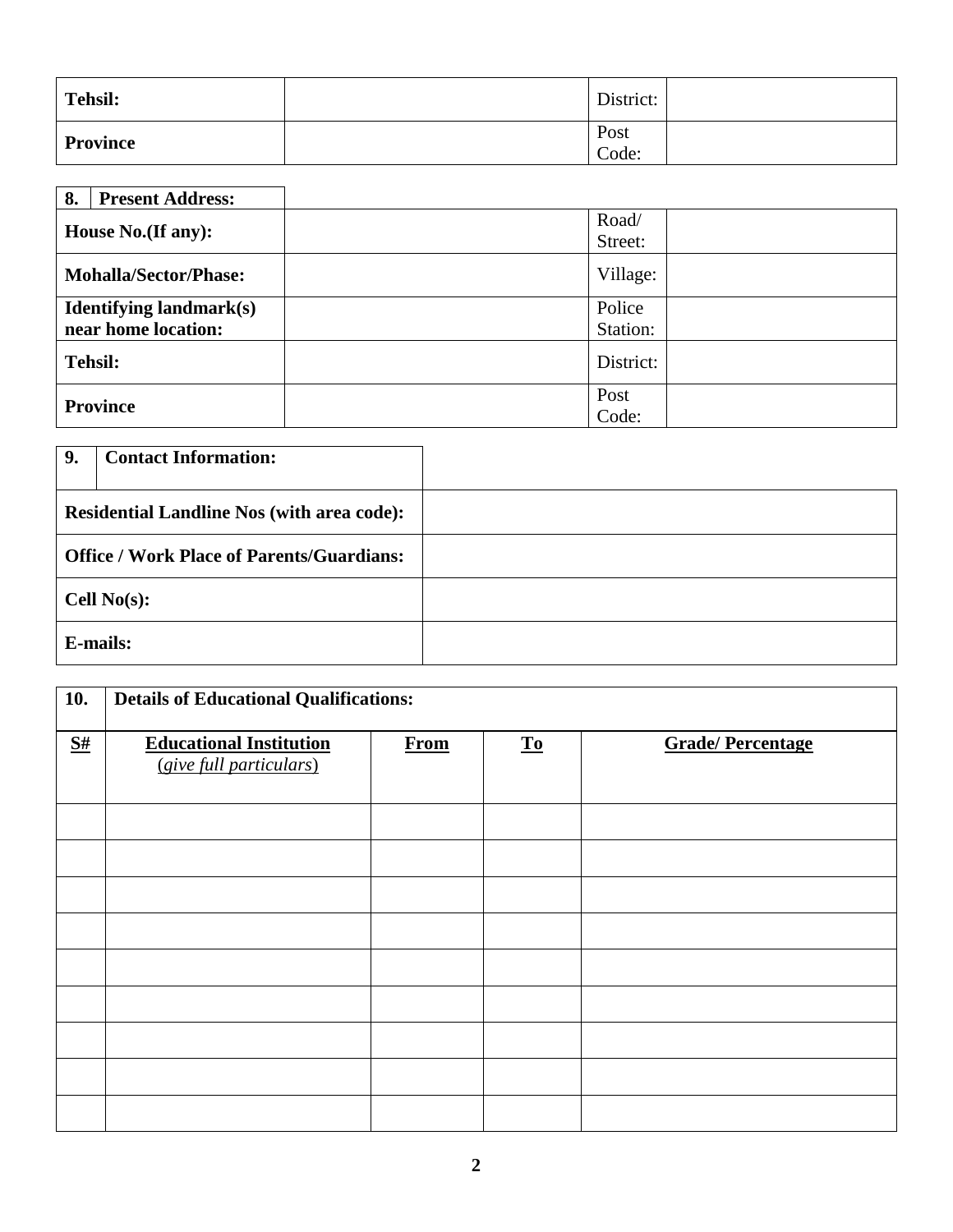# **PART – 2**

# **FAMILY PARTICULARS**

11. Give full details of following family members:

| <b>Father's Name:</b>                                              |                    |  |                   |  |
|--------------------------------------------------------------------|--------------------|--|-------------------|--|
| <b>CNIC No.</b>                                                    |                    |  |                   |  |
| <b>Professional Status</b><br>(Employed/Retired/Business<br>Owner) |                    |  |                   |  |
| Name of                                                            |                    |  |                   |  |
| Employer/Company/                                                  |                    |  |                   |  |
| <b>Business</b>                                                    |                    |  |                   |  |
| <b>Occupation Type:</b>                                            |                    |  |                   |  |
| <b>Designation &amp; Grade</b>                                     |                    |  |                   |  |
| (BPS/SPS/PTC etc.)                                                 |                    |  |                   |  |
| <b>National Tax</b>                                                | Father's:          |  | <b>Residence:</b> |  |
| Number(NTN)                                                        | Employer/Company/  |  |                   |  |
|                                                                    | <b>Business:</b>   |  |                   |  |
|                                                                    | Office:            |  | <b>Residence:</b> |  |
| <b>Telephone No:</b>                                               | <b>Mobile Nos:</b> |  |                   |  |
| <b>Email Addresses:</b>                                            |                    |  |                   |  |

| <b>Mother's Name:</b>                                |                         |  |                   |
|------------------------------------------------------|-------------------------|--|-------------------|
| <b>CNIC No:</b>                                      |                         |  |                   |
| <b>Professional Status</b>                           |                         |  |                   |
| (Employed/Retired/Business                           |                         |  |                   |
| Owner):                                              |                         |  |                   |
| Name of                                              |                         |  |                   |
| Employer/Company/                                    |                         |  |                   |
| <b>Business</b>                                      |                         |  |                   |
| <b>Occupation Type:</b>                              |                         |  |                   |
| <b>Designation &amp; Grade</b><br>(BPS/SPS/PTC etc.) |                         |  |                   |
| <b>National Tax</b>                                  | Mother's:               |  | <b>Residence:</b> |
| Number(NTN)                                          | <b>Employer/Company</b> |  |                   |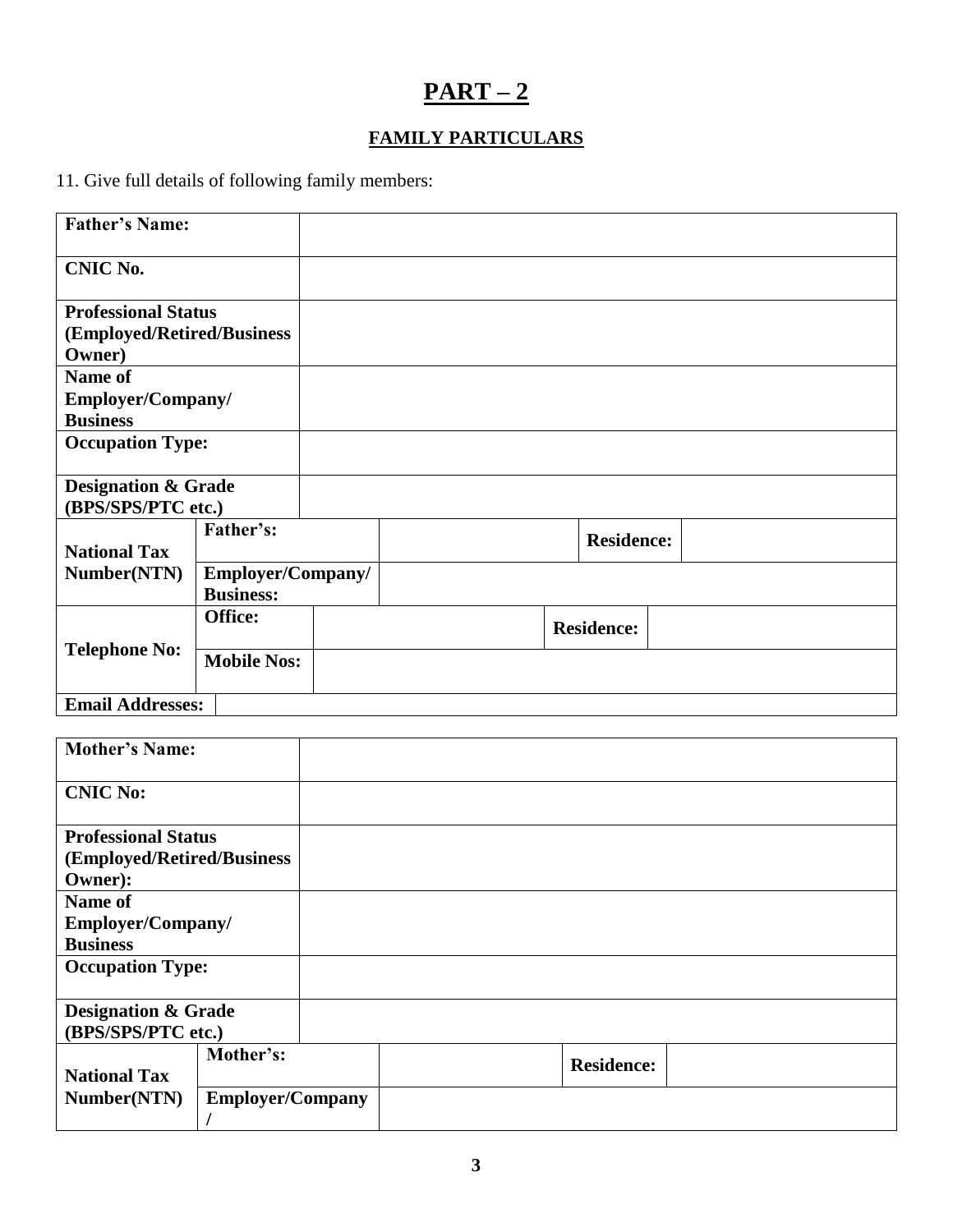|                         | <b>Business:</b>   |                   |  |
|-------------------------|--------------------|-------------------|--|
|                         | Office:            | <b>Residence:</b> |  |
| <b>Telephone No:</b>    | <b>Mobile Nos:</b> |                   |  |
| <b>Email Addresses:</b> |                    |                   |  |

# 12. Guardian or any other sponsoring person:

| <b>Name and Relation:</b>                            |                                       |  |                   |  |
|------------------------------------------------------|---------------------------------------|--|-------------------|--|
| <b>CNIC No:</b>                                      |                                       |  |                   |  |
| <b>Professional Status</b>                           |                                       |  |                   |  |
| (Employed/Retired/Business                           |                                       |  |                   |  |
| Owner):                                              |                                       |  |                   |  |
| Name of                                              |                                       |  |                   |  |
| Employer/Company/                                    |                                       |  |                   |  |
| <b>Business</b>                                      |                                       |  |                   |  |
| <b>Occupation Type:</b>                              |                                       |  |                   |  |
| <b>Designation &amp; Grade</b><br>(BPS/SPS/PTC etc.) |                                       |  |                   |  |
| Guardian's<br><b>National Tax</b>                    |                                       |  | <b>Residence:</b> |  |
| Number(NTN)                                          | <b>Employer/Company</b><br>/Business: |  |                   |  |
|                                                      | Office:                               |  | <b>Residence:</b> |  |
| <b>Telephone No:</b>                                 | <b>Mobile Nos:</b>                    |  |                   |  |
| <b>Email Addresses:</b>                              |                                       |  |                   |  |

# 13. Total Family Members currently living at your home with your Parents or Guardian:

| $\frac{1}{2}$ | <b>Name of Family Member (s)</b> | Relationship | <b>Marital Status</b> | <b>Profession</b> |
|---------------|----------------------------------|--------------|-----------------------|-------------------|
| a.            |                                  |              |                       |                   |
| b.            |                                  |              |                       |                   |
| $C_{\bullet}$ |                                  |              |                       |                   |
| d.            |                                  |              |                       |                   |
| e.            |                                  |              |                       |                   |
| f.            |                                  |              |                       |                   |
|               |                                  |              |                       |                   |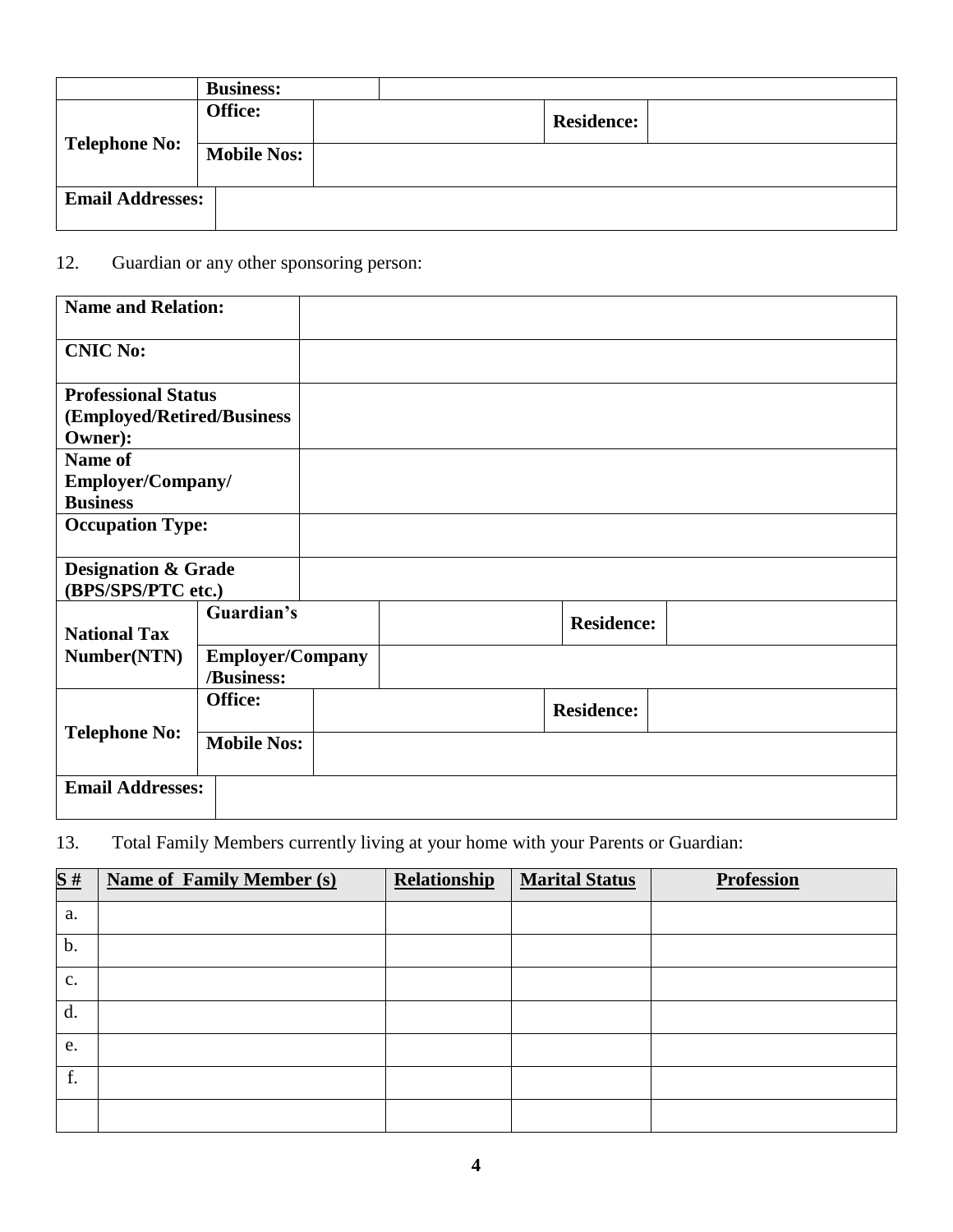14. Details of on-going education of Brothers/Sisters:

| $\underline{\mathbf{S}}$ # | <b>Name</b> | Relationship<br>with applicant | <b>Name &amp; Address</b><br>of Institute | Fee per month |
|----------------------------|-------------|--------------------------------|-------------------------------------------|---------------|
| a.                         |             |                                |                                           |               |
| b.                         |             |                                |                                           |               |
| $\mathbf{C}$ .             |             |                                |                                           |               |
| d.                         |             |                                |                                           |               |
| e.                         |             |                                |                                           |               |
| f.                         |             |                                |                                           |               |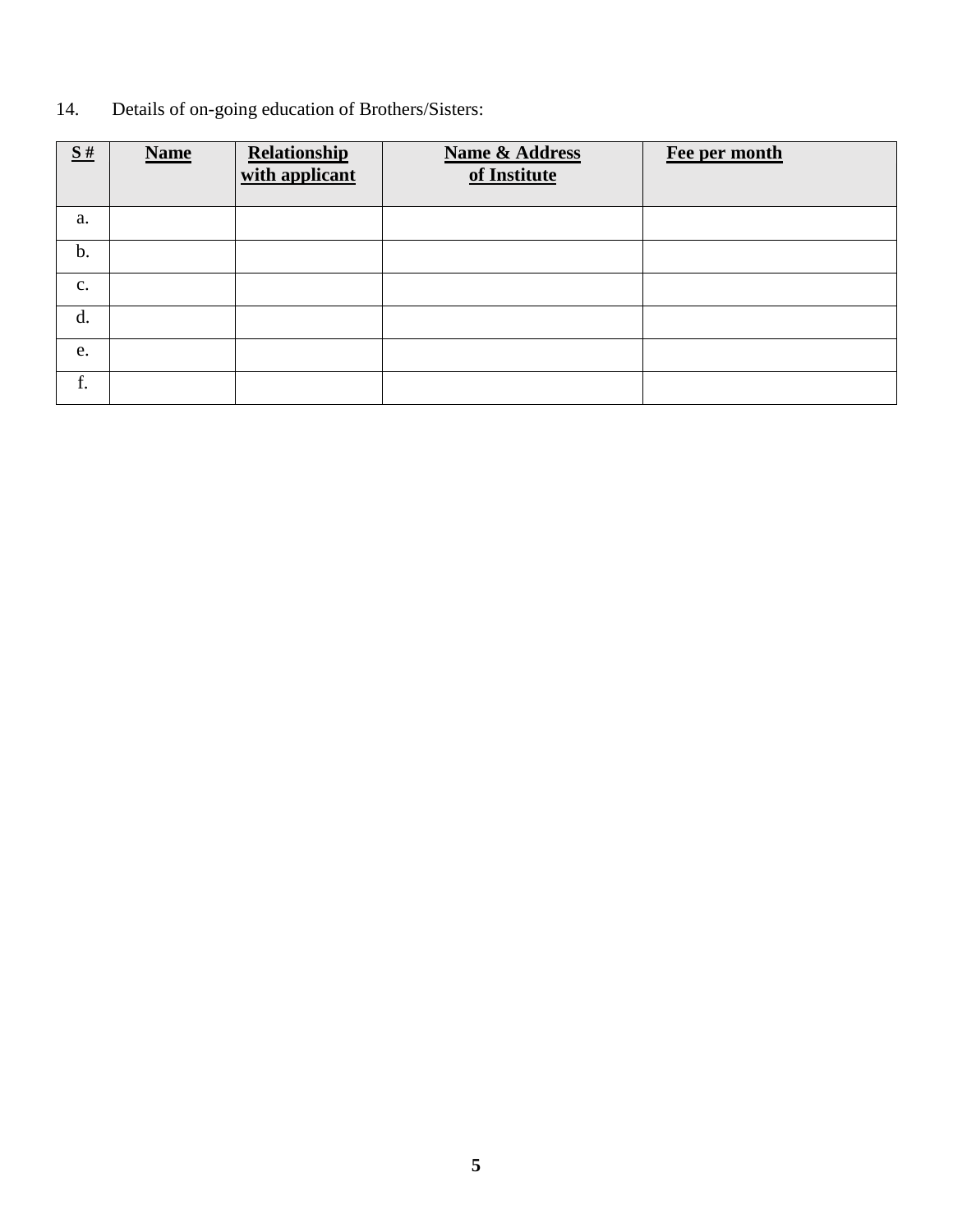# **PART – 3**

# **FINANCIAL DETAILS**

### **INCOME**

### 15. Details of Family Members Earning (Take extra sheet if required):

| S# | <b>Family Member</b><br><b>Name</b>                                 | <b>Relationship</b> | Family<br><b>Member</b><br>occupation<br>(Specify) | <b>Organization</b><br><b>Name</b> | <b>Designation</b> | <b>Monthly</b><br>Gross<br><b>Pay/Earning</b> |
|----|---------------------------------------------------------------------|---------------------|----------------------------------------------------|------------------------------------|--------------------|-----------------------------------------------|
| a. |                                                                     |                     |                                                    |                                    |                    |                                               |
| b. |                                                                     |                     |                                                    |                                    |                    |                                               |
| c. |                                                                     |                     |                                                    |                                    |                    |                                               |
| d. |                                                                     |                     |                                                    |                                    |                    |                                               |
| e. |                                                                     |                     |                                                    |                                    |                    |                                               |
| f. |                                                                     |                     |                                                    |                                    |                    |                                               |
|    | <b>Total Monthly Family Income (add Self Income, if applicable)</b> |                     |                                                    |                                    |                    |                                               |

### 16. **Asset Income (on monthly basis):**

| S# | <b>Income Source</b> | <b>Father</b> | <b>Mother</b> | <b>Self</b> | <b>Other</b> | <b>Total</b> |
|----|----------------------|---------------|---------------|-------------|--------------|--------------|
| a. | <b>Property Rent</b> |               |               |             |              |              |
| b. | Land Lease           |               |               |             |              |              |
| c. | <b>Bank Deposits</b> |               |               |             |              |              |
| d. | Shares / Securities  |               |               |             |              |              |
| e. | Other (Specify)      |               |               |             |              |              |
|    | Total                |               |               |             |              |              |

## 17. Total Family Monthly Income:

| $\underline{\mathbf{S}}$ # | <b>Family Member Name</b> | Relationship | <b>Monthly Income</b><br>from Assets | <b>Monthly</b><br><b>Gross Pay/</b><br><b>Earning</b> | <b>Monthly</b><br><b>Net(Take</b><br>home)<br><b>Pay/Earning</b> |
|----------------------------|---------------------------|--------------|--------------------------------------|-------------------------------------------------------|------------------------------------------------------------------|
| a.                         |                           |              |                                      |                                                       |                                                                  |
| b.                         |                           |              |                                      |                                                       |                                                                  |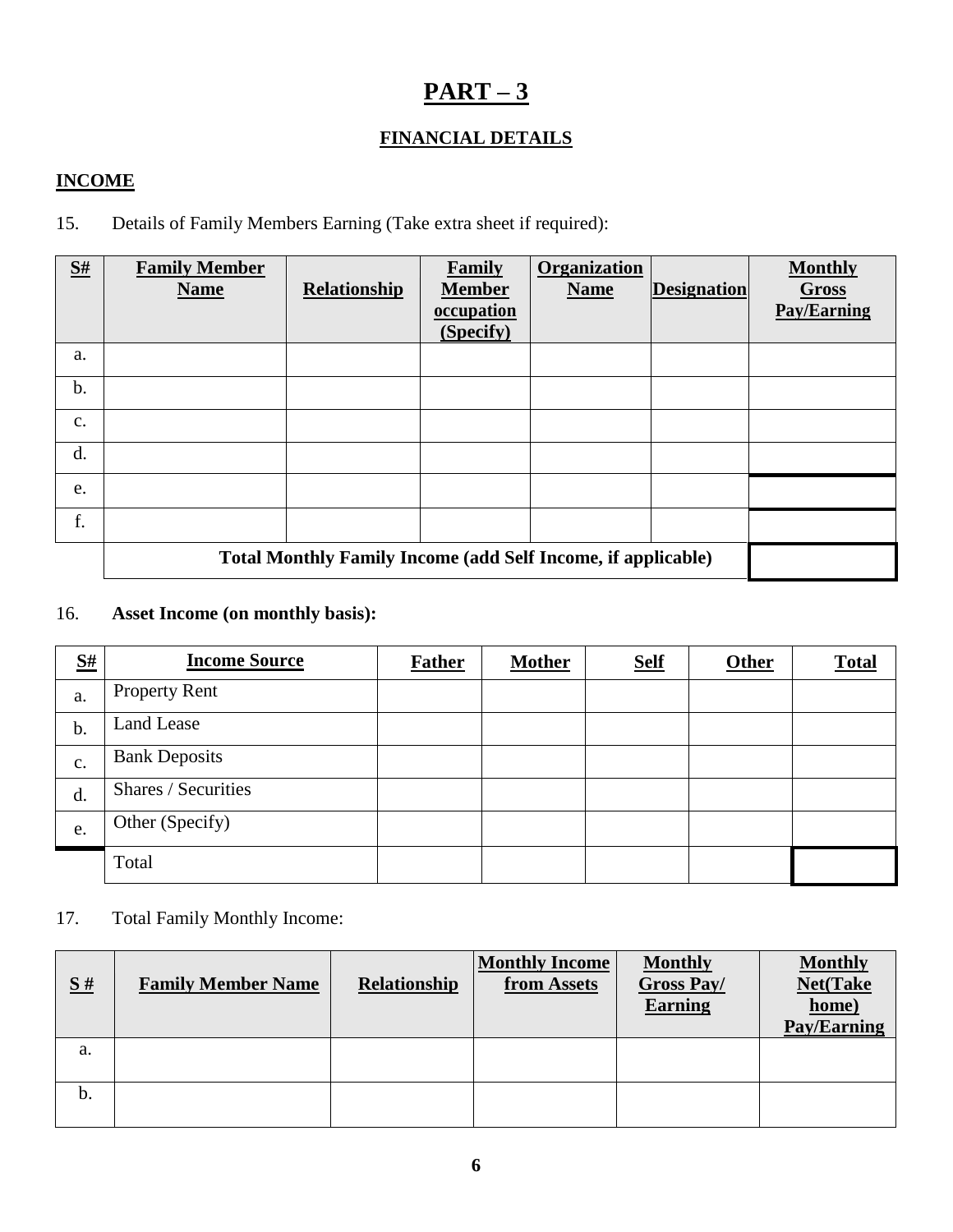| c. |  |                                           |  |
|----|--|-------------------------------------------|--|
|    |  |                                           |  |
|    |  | <b>Total Monthly Income in Pak Rupees</b> |  |
|    |  | <b>Total Annual Income in Pak Rupees</b>  |  |

### **EXPENDITURES**

### 18. **Accommodation Expenditures:**

a. Type of accommodation (Bunglow/apartment/Town house/Village house/: \_\_\_\_\_\_\_\_\_\_\_\_\_\_\_\_\_\_\_\_\_\_\_

b. House Status (Self or Family owned/Government owned/Rented/other): \_\_\_\_\_\_\_\_\_\_\_\_\_\_\_\_\_\_\_\_\_\_\_\_\_

c. Rent payment (Self/Employer/Government/others:

d. House / Plot Size: \_\_\_\_\_\_\_\_\_\_\_\_\_\_\_\_\_Sq feet; Covered area: \_\_\_\_\_\_\_\_\_\_\_\_\_\_\_\_\_\_\_\_\_Sq feet

| S# | <b>Accommodation Address</b> | <b>No. of Rooms</b> | No. of Air-<br>conditioners<br>installed | <b>Accommodation</b><br><b>Monthly Rent</b> |
|----|------------------------------|---------------------|------------------------------------------|---------------------------------------------|
|    |                              |                     |                                          |                                             |

19. Any other house/flat owned by the Parents/Guardian (if yes please specify with location and size):

\_**\_\_\_\_\_\_\_\_\_\_\_\_\_\_\_\_\_\_\_\_\_\_\_\_\_\_\_\_\_\_\_\_\_\_\_\_\_\_\_\_\_\_\_\_\_\_\_\_\_\_\_\_\_\_\_\_\_\_\_\_\_\_\_\_\_\_\_\_\_\_\_\_\_\_\_\_\_\_\_\_\_\_\_\_\_\_\_\_**

#### 20. **Utilities Expenditures**

| <b>Total Amount of Utilities Paid during last 12 months (in Rupees)</b> |                    |            |              |  |  |  |
|-------------------------------------------------------------------------|--------------------|------------|--------------|--|--|--|
| <b>Telephone</b>                                                        | <b>Electricity</b> | <b>Gas</b> | <b>Water</b> |  |  |  |
|                                                                         |                    |            |              |  |  |  |

21. Medical Expenditures: Average of last six months (Per Month Expenditure):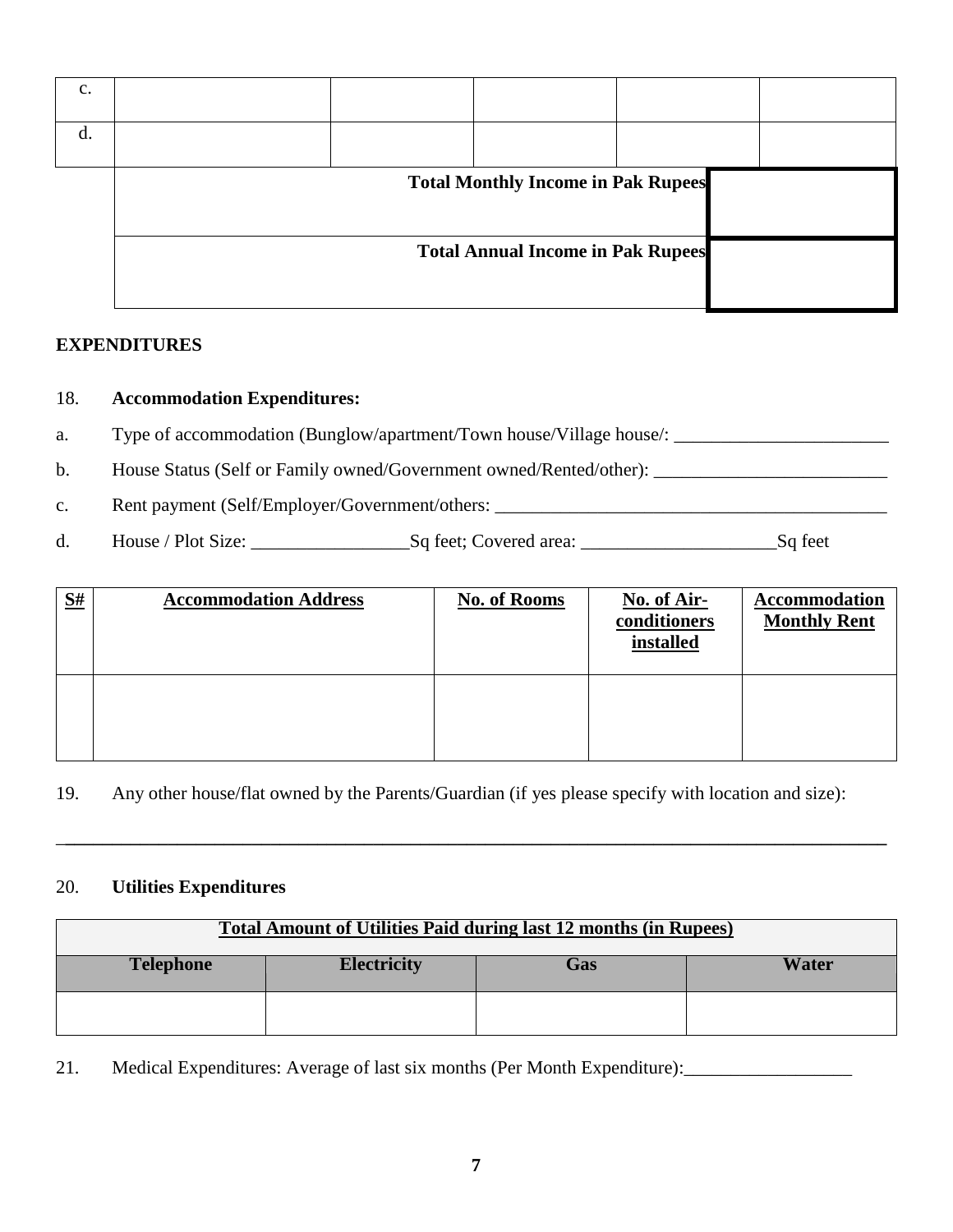### 22. Total Family Expenditure:

| <b>Education</b>   | <b>Accommodation</b> | <b>Utilities</b>   | <b>Medical</b>     | Misc.              | <b>Total Monthly</b> |
|--------------------|----------------------|--------------------|--------------------|--------------------|----------------------|
| <b>Expenditure</b> | <b>Expenditure</b>   | <b>Expenditure</b> | <b>Expenditure</b> | <b>Expenditure</b> | <b>Expenditure</b>   |
|                    |                      |                    |                    |                    |                      |

#### 23. **Summary of Income & Expenditure:**

| <b>Description</b>                   | <b>Amounts in Pak Rupees</b> |
|--------------------------------------|------------------------------|
| <b>Total Annual Income</b>           |                              |
| <b>Total Annual Expenditure</b>      |                              |
| <b>Net Annual Disposable Income*</b> |                              |

### *\* If the Annual Disposable Income is negative, kindly explain the reasons for the gap, and the arrangements through which the differential gap is met by the family*

### **ASSETS (with current market value):**

24. Does the family own any Transport (own use/commercial/agricultural):

| $\underline{\mathbf{S}}$ # | <b>Transport Type</b> | Make/        | <b>Engine</b> | <b>Registration</b> | Owned        | <b>Current</b>      |
|----------------------------|-----------------------|--------------|---------------|---------------------|--------------|---------------------|
|                            | (Car/Motor cycle/     | <b>Model</b> | Capacity (cc) | <u>No.</u>          | Since (year) | <b>Market</b>       |
|                            | Others*)              |              |               |                     |              | <b>Value(in Rs)</b> |
| a.                         |                       |              |               |                     |              |                     |
| b.                         |                       |              |               |                     |              |                     |
| $\mathbf{c}$ .             |                       |              |               |                     |              |                     |
| d.                         |                       |              |               |                     |              |                     |
| e.                         |                       |              |               |                     |              |                     |

*\* Others: include tractor, rickshaw, bi-cycle, motorcycle rickshaw, carriage pick, truck etc.*

- 25. Number and value of Livestock(s) (with kind) in Rupees
- 26. Area and location of  $Land(s)$  /  $Plot(s)$  owned

| <b>Assets Title</b> | <u>Oty</u> | <b>Size</b> | <b>Location</b><br>(Address) | <b>Cultivable</b><br><u>Area</u> | <b>Agricultural</b><br><b>Yield</b><br>Per Acre |
|---------------------|------------|-------------|------------------------------|----------------------------------|-------------------------------------------------|
| Residential         |            |             |                              |                                  |                                                 |
| Commercial          |            |             |                              |                                  |                                                 |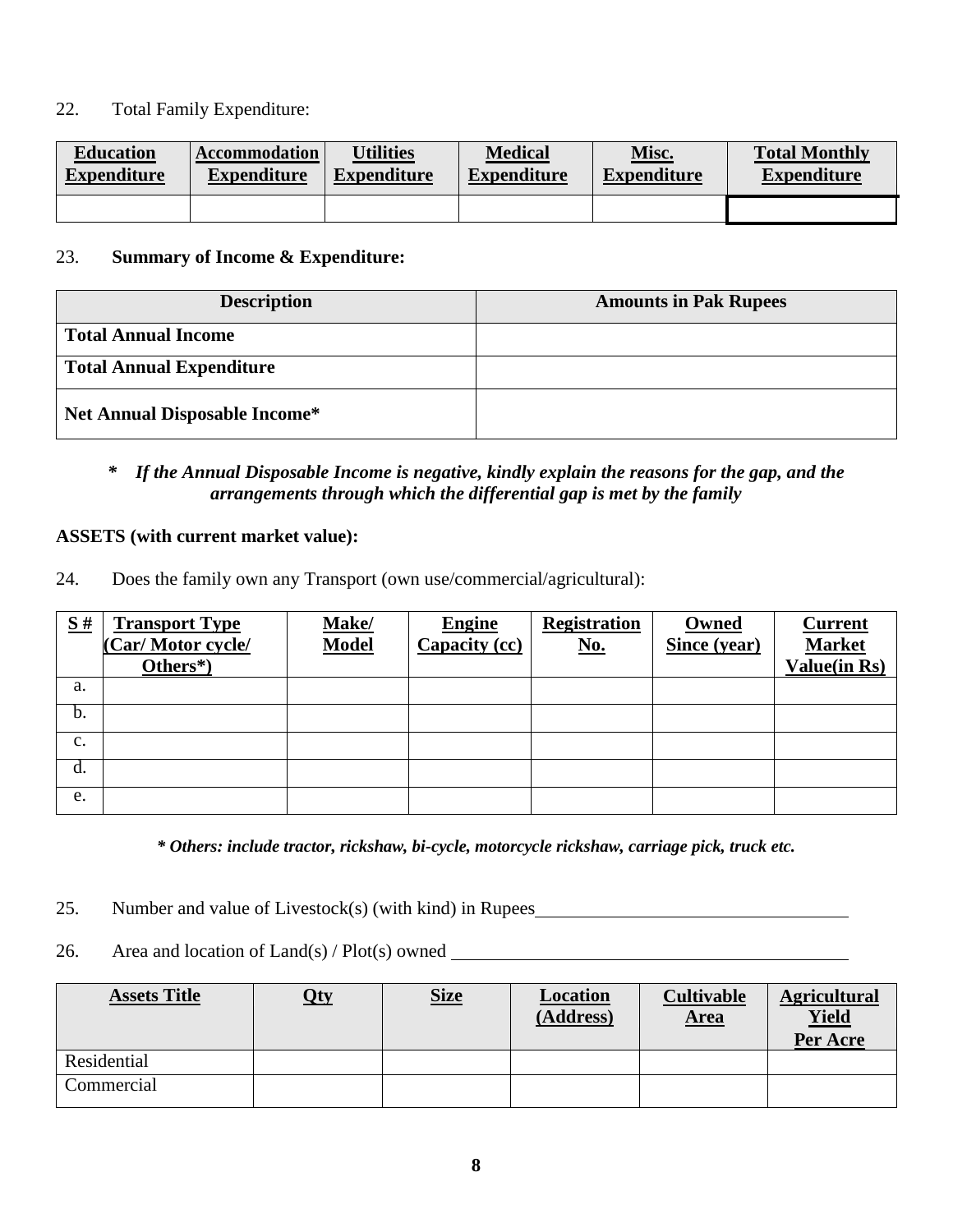| Agricultural         |  |  |  |
|----------------------|--|--|--|
| Employer/Govt Scheme |  |  |  |

### 27. Assets worth (Current Market Value in Rupees.)

| $\underline{\mathbf{S}}$ # | <b>Assets Title</b>          | <b>Father</b> | <b>Mother</b> | <b>Self</b> | Guardian | <b>Total</b> |
|----------------------------|------------------------------|---------------|---------------|-------------|----------|--------------|
| a.                         | House                        |               |               |             |          |              |
| b.                         | <b>Business</b>              |               |               |             |          |              |
| $\mathbf{c}$ .             | Land $&$ Building            |               |               |             |          |              |
| d.                         | <b>Bank Balance</b>          |               |               |             |          |              |
| e.                         | Stocks/Prize bond            |               |               |             |          |              |
| f.                         | Livestock                    |               |               |             |          |              |
| g.                         | Others                       |               |               |             |          |              |
|                            | <b>Total Value in Rupees</b> |               |               |             |          |              |

### 28. **Loan taken by or for Applicant Education**

*\* Family/ Friend Loan (Specify details of loan taken and relationship with the relative / friend)*

29. Any source of financing other than loan (give details): **\_\_\_\_\_\_\_\_\_\_\_\_\_\_\_\_\_\_\_\_\_\_\_\_\_\_\_\_\_\_\_\_\_\_\_\_\_\_\_**

30. How were the admission /fees paid for following education? (If paid)

|                     | <b>Name and Location of</b><br><b>Institute</b> | Per Month<br><b>Fee</b> | <b>To-From</b><br>month/ yr | Division/<br>GPA/ | $%$ age / CGPA |
|---------------------|-------------------------------------------------|-------------------------|-----------------------------|-------------------|----------------|
| <b>Intermediate</b> |                                                 |                         |                             |                   |                |
| <b>Secondary</b>    |                                                 |                         |                             |                   |                |

**\_\_\_\_\_\_\_\_\_\_\_\_\_\_\_\_\_\_\_\_\_\_\_\_\_\_\_\_\_\_\_\_\_\_\_\_\_\_\_\_\_\_\_\_\_\_\_\_\_\_\_\_\_\_\_\_\_\_\_\_\_\_\_\_\_\_\_\_\_\_\_\_\_\_\_\_\_\_\_\_\_\_\_\_\_\_\_\_\_\_\_\_\_\_\_\_\_\_**

31. Per month fee/ tuition charges paid to institution last attended in Rupees: \_\_\_\_\_\_\_\_\_\_\_\_\_\_\_\_\_\_\_\_\_\_

32. Have you ever got any other Scholarships (Yes/No): \_\_\_\_\_\_\_\_\_\_\_\_\_\_\_\_\_\_\_\_\_\_\_\_\_

(If yes fill the details of scholarships & attach documentary proof of the scholarships)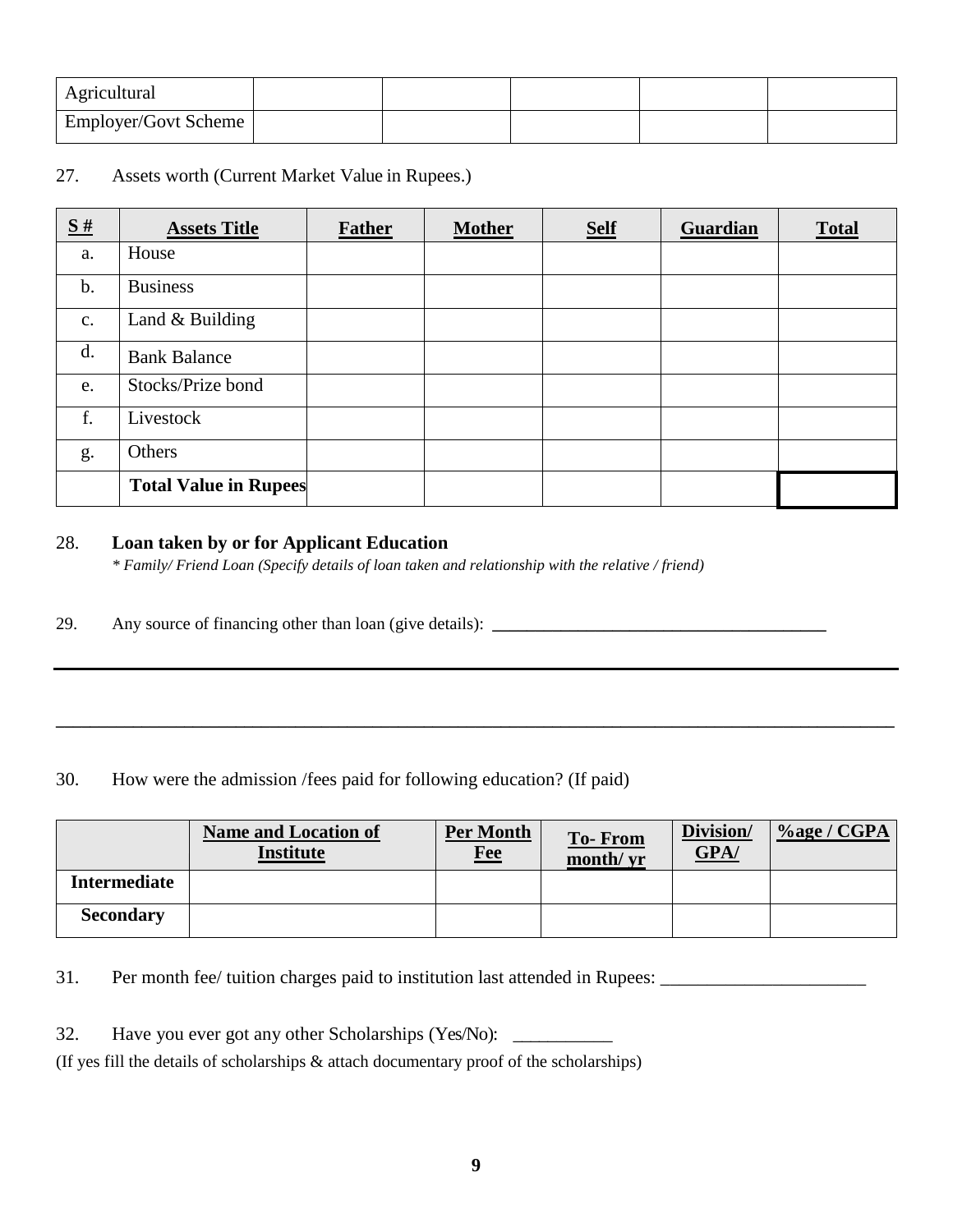| $\underline{\mathbf{S}}$ # | <b>Name of Institute</b> | <b>Scholarship Name</b> | <b>Total</b><br>Scholarship<br>Amount | <b>Total</b><br>Scholarship<br><b>Period</b> | Class / Level at<br>which Scholarship<br>was Granted |
|----------------------------|--------------------------|-------------------------|---------------------------------------|----------------------------------------------|------------------------------------------------------|
| a.                         |                          |                         |                                       |                                              |                                                      |
| b.                         |                          |                         |                                       |                                              |                                                      |

# 33. **Statement of Purpose** (Explain your suitability for this scholarship) - attach separate sheet if required

### 34. **Monthly Financial Support Available to Applicant from all sources in Rupees. \_\_\_\_\_\_\_\_\_\_\_\_\_\_\_\_**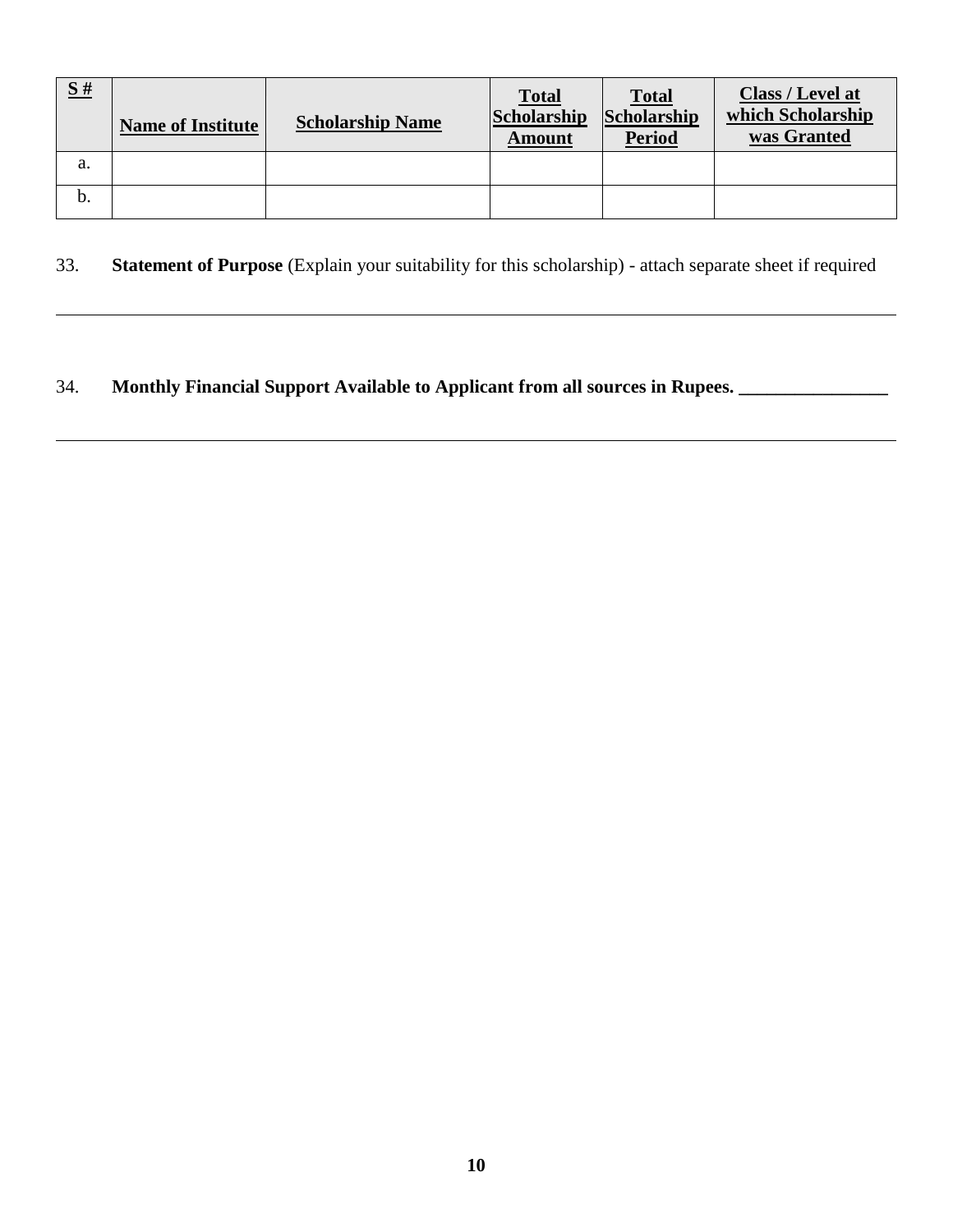#### **UNDERTAKING**

I\_\_\_\_\_\_\_\_\_\_\_\_\_\_\_\_\_\_\_\_\_\_\_\_\_\_\_\_\_\_ son of \_\_\_\_\_\_\_\_\_\_\_\_\_\_\_\_\_\_\_\_\_\_\_\_\_\_\_\_\_\_\_\_ solemnly affirm that the information given in this Application form is true and correct to the best of my knowledge and belief. Moreover, I certify that I have completed the **Ministry of Maritime Affairs Needs Based Scholarship Application Form for under taking education-cum-training as a Cadet at Pakistan Marine Academy,** correctly and that no information asked therein has been withheld. I do acknowledge the consequences of the intentional concealing of information, provision of inaccurate, irrelevant or outdated data or inclusion of misleading particulars, under the law. I fully understand that my false statement or material omission/suppression of any fact shall render me liable to disciplinary action(s). If any information given in this application is found incorrect or false after grant of financial assistance, MoMA will stop further assistance and the Cadet will have to refund all payment received and or penalty equal to total scholarship amount.

2. Ministry of Maritime Affairs / Director General Ports & Shipping office / Pakistan Marine Academy reserves the right to use information given in this application form for verification and other purposes.

| <b>Signatures:</b>              |  |
|---------------------------------|--|
| Name:                           |  |
| <b>CNIC No:</b>                 |  |
| <b>Father/Guardian Name:</b>    |  |
| <b>Father/Guardian CNIC No:</b> |  |
| <b>Date:</b>                    |  |

| <b>Right Thumb Impression of the applicant</b> | Left Thumb Impression of the applicant |
|------------------------------------------------|----------------------------------------|
|                                                |                                        |
|                                                |                                        |
|                                                |                                        |
|                                                |                                        |
|                                                |                                        |
|                                                |                                        |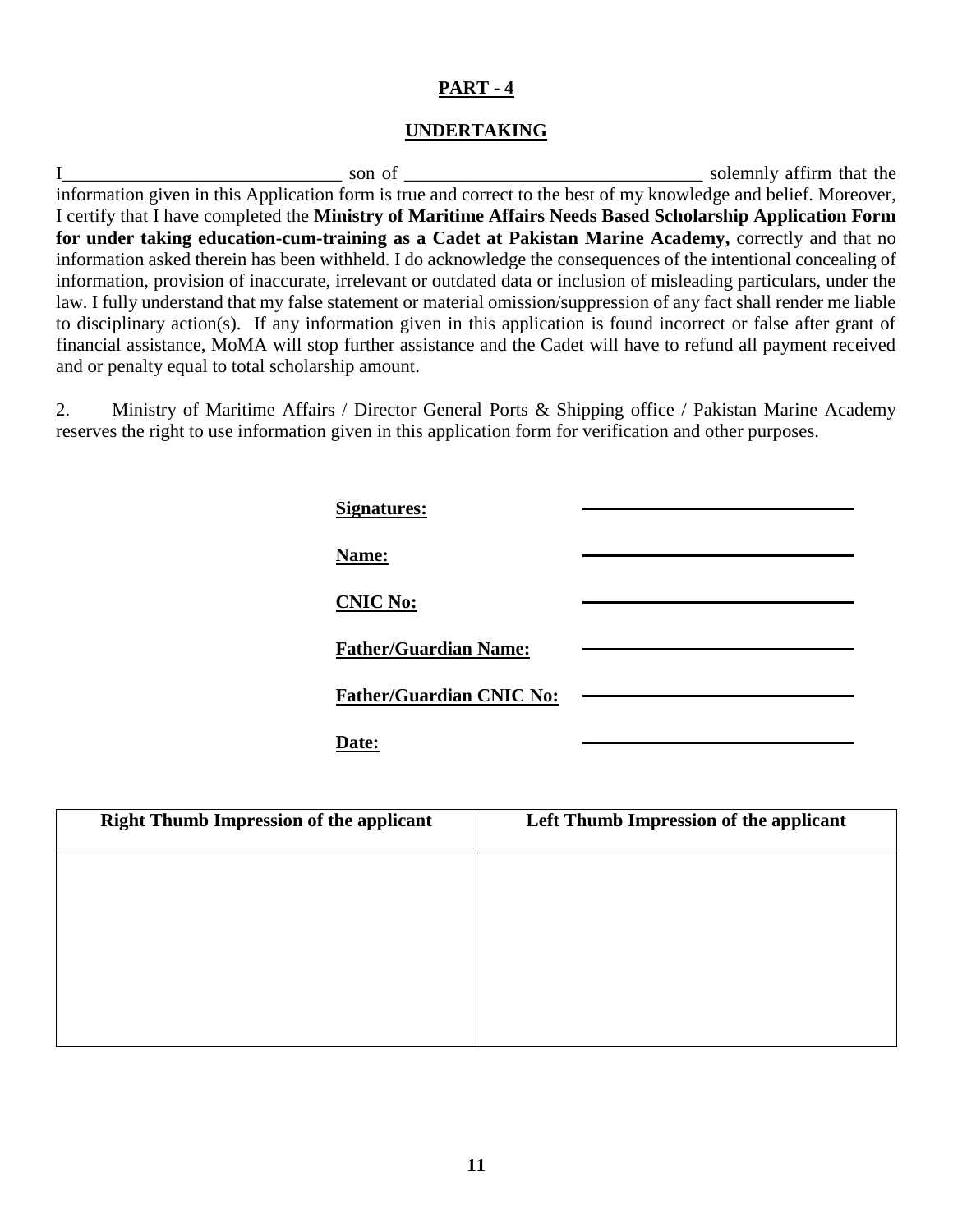### **COUNTERSIGNED BY FATHER/MOTHER/GUARDIAN**

|              | son of          |  | <b>CNIC</b>                              |
|--------------|-----------------|--|------------------------------------------|
| No.          |                 |  | certify that the particulars/information |
| provided by: |                 |  |                                          |
| Name:        | <b>CNIC No:</b> |  |                                          |

Is correct, current and as per the requirement of the application form. I also certify that no information has been intentionally withheld by the form filler. If any information given in this application is found incorrect or false after grant of financial assistance, MoMA may stop further assistance and I will refund all payment received and or penalty equal to total scholarship amount.

**Signatures:**

**Name:**

**CNIC No:**

**Relationship with the applicant**

| <b>Right Thumb Impression</b> | <b>Left Thumb Impression</b> |
|-------------------------------|------------------------------|
|                               |                              |
|                               |                              |
|                               |                              |
|                               |                              |
|                               |                              |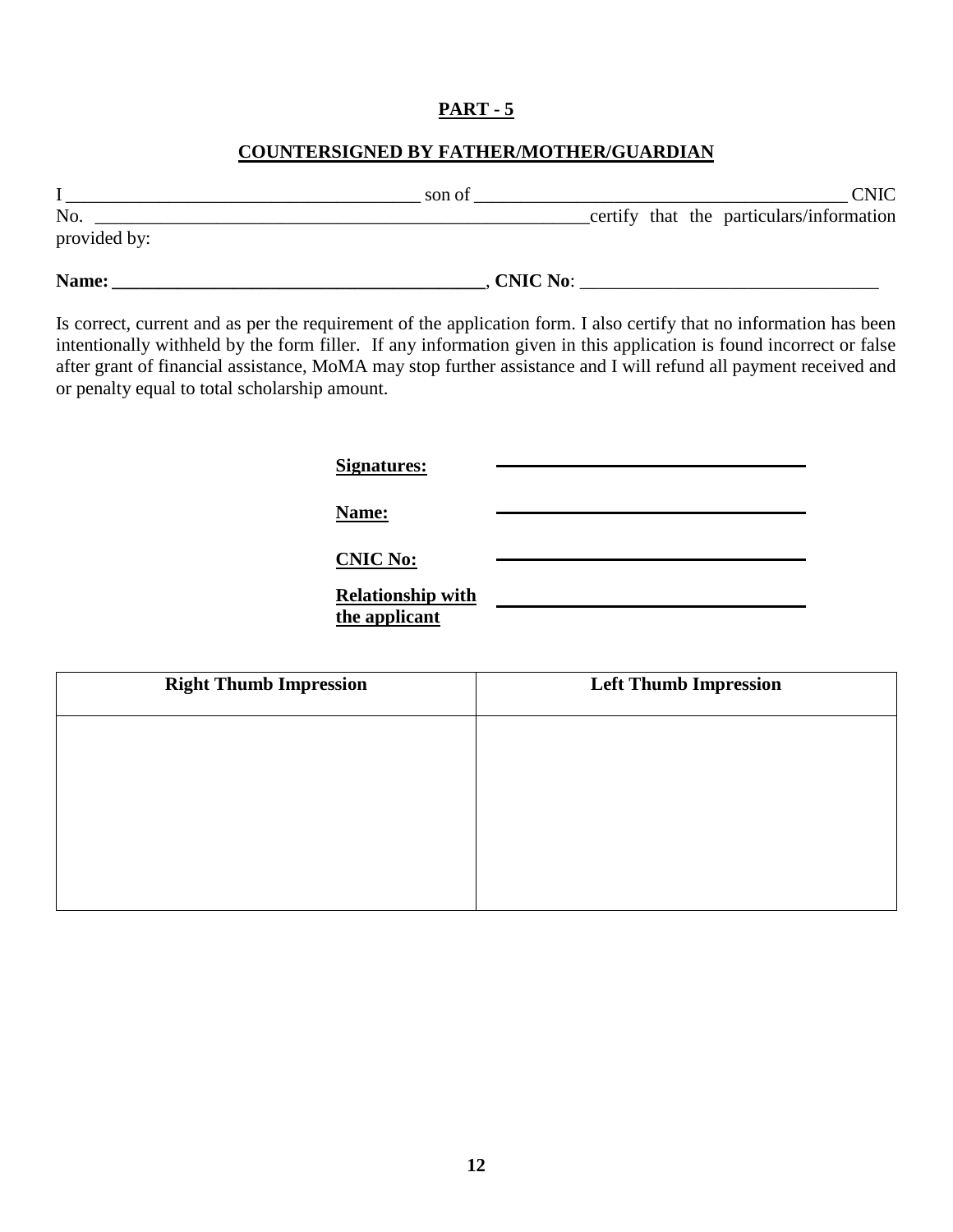## **REMARKS BY 'SCHOLARSHIP AWARD COMMITTEE' (SAC)**

| $\frac{S#}{S}$   | <b>Member's Name &amp; Designation</b> | Remarks | <b>Signature</b> |
|------------------|----------------------------------------|---------|------------------|
| $\overline{1}$ . |                                        |         |                  |
|                  |                                        |         |                  |
|                  |                                        |         |                  |
|                  |                                        |         |                  |
| $\overline{2}$ . |                                        |         |                  |
|                  |                                        |         |                  |
|                  |                                        |         |                  |
|                  |                                        |         |                  |
|                  |                                        |         |                  |
| $\overline{3}$ . |                                        |         |                  |
|                  |                                        |         |                  |
|                  |                                        |         |                  |
|                  |                                        |         |                  |
|                  |                                        |         |                  |
| 4.               |                                        |         |                  |
|                  |                                        |         |                  |
|                  |                                        |         |                  |
|                  |                                        |         |                  |
| $\overline{5}$ . |                                        |         |                  |
|                  |                                        |         |                  |
|                  |                                        |         |                  |
|                  |                                        |         |                  |
|                  |                                        |         |                  |